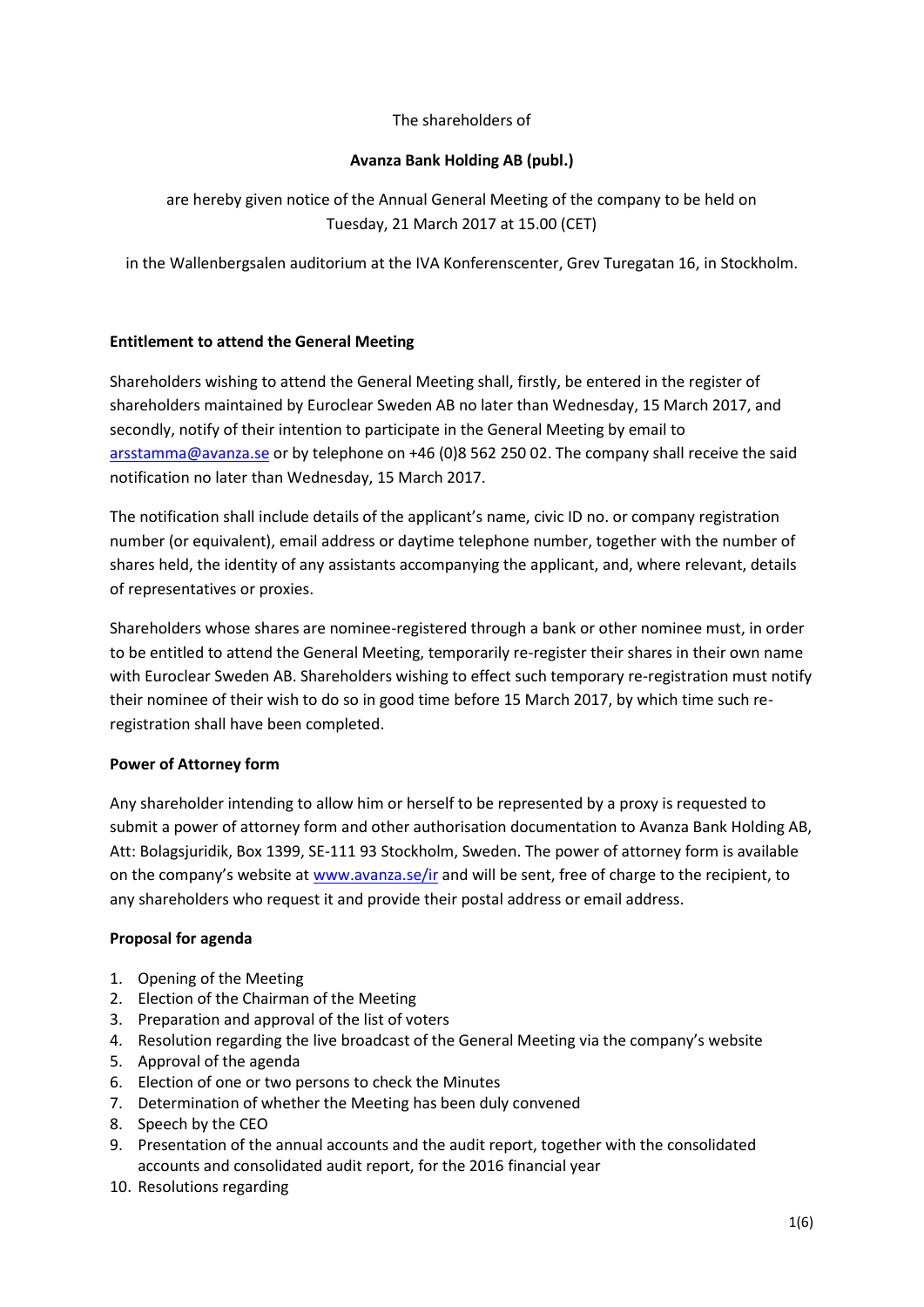a) adoption of the Income Statement and Balance Sheet and of the Consolidated Income Statement and Consolidated Balance Sheet,

b) allocations of the company's profits in accordance with the adopted Balance Sheet, and

- c) discharge from liability for Members of the Board and the CEO
- 11. Resolution regarding the number of Members of the Board
- 12. Determination of the Directors' fees payable
- 13. Determination of the Auditor's fees payable
- 14. Election of the Board of Directors
- 15. Election of the Chairman of the Board
- 16. Election of Auditors
- 17. Resolution regarding the issue of warrants for the purposes of an incentive program, subdivided into three sub-programs
	- a) sub-program 1
	- b) sub-program 2
	- c) sub-program 3
- 18. Resolution regarding the authorisation of the Board to acquire the company's own shares
- 19. Determination of the nomination procedure
- 20. Resolution regarding guidelines for remuneration payable to the company management
- 21. Closing of the Meeting

### **Proposals**

#### **Election of the Chairman of the Meeting, item 2**

The Nomination Committee, comprising the Chairman of the Board, Sven Hagströmer (representing Sven Hagströmer, family and companies), Erik Törnberg (representing Creades AB), Sten Dybeck (representing the Dybeck family and companies), and Henrik Didner (representing Didner & Gerge Fonder), propose that Sven Hagströmer be appointed to chair the General Meeting.

### **Allocations of the company's profits, item 10 b**

The Board of Directors and the CEO propose the payment to the company's shareholders of a dividend of ten kronor and fifty öre (SEK 10.50) per share. Thursday, 23 March 2017 is proposed as the record day for payment of the dividend. It is calculated, on the assumption that the General Meeting resolves in accordance with the proposal by the Board of Directors and the CEO, that the dividend will be disbursed on Tuesday, 28 March 2017. It is further proposed that the remainder of the accumulated profit be carried forward. The Board of Directors considers the dividend payment to be justifiable given the requirements imposed by the nature, scope and risks of the operations on the size of the Parent Company's and Group's shareholders' equity, and the Parent Company and Group operations' consolidation requirements, liquidity, and position in general.

### **Directors' fees and Auditors' fees, points 12 and 13**

The Nomination Committee proposes that Directors' fees of SEK 300,000 be paid both to the Chairman of the Board and to each of the other Members of the Board, corresponding to an increase of twelve per cent (12%).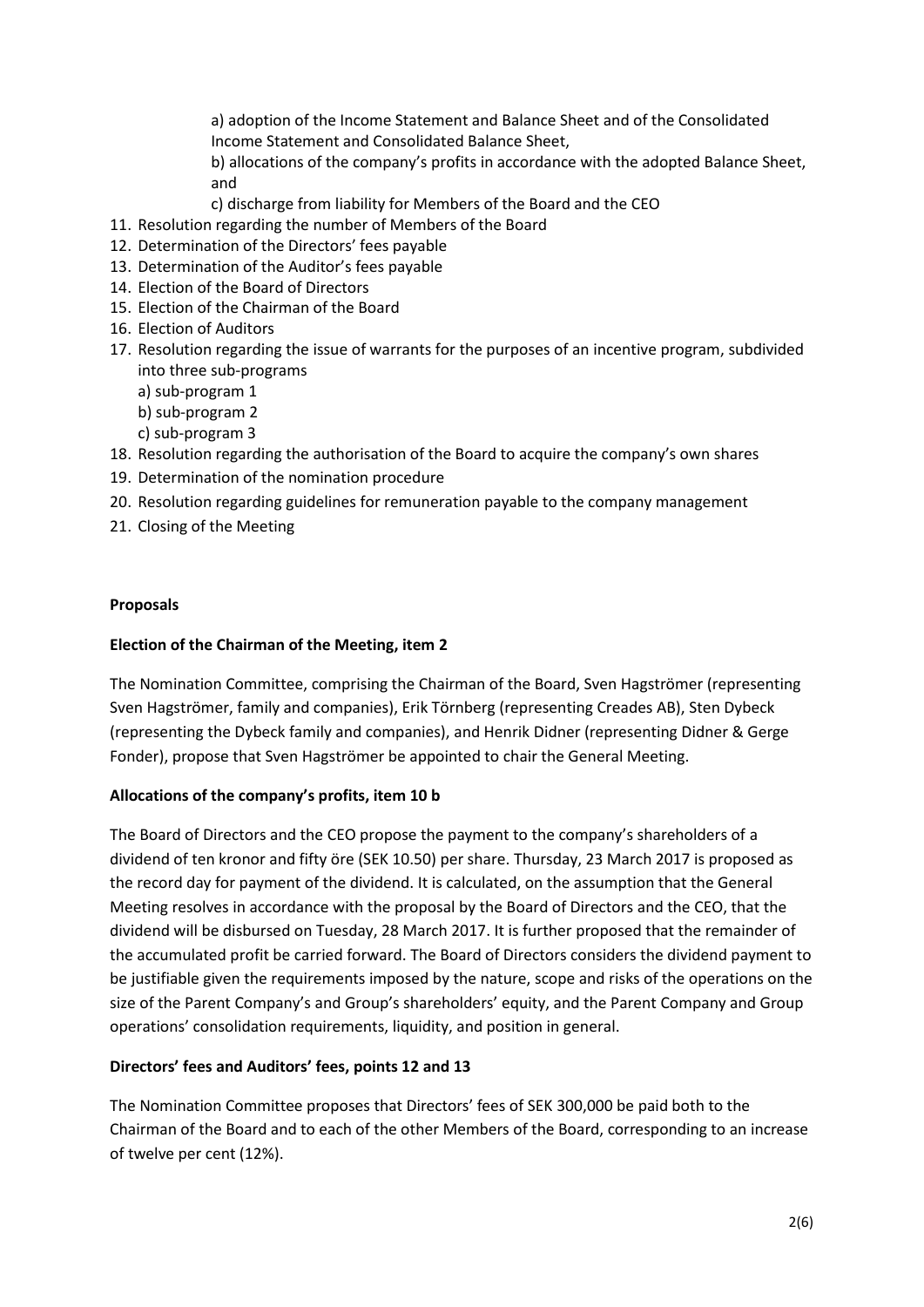It is further proposed that fees of SEK 42,000 be paid to the members of the company's Credit Committee and of SEK 38,000 to members of the company's Remuneration Committee.

Members of the Board who receive remuneration from the company by reason of being employed by the company shall not, however, receive any fees, either within the Parent Company or within the subsidiary companies.

It is proposed that Auditors' fees for work carried out be paid on account.

## **Election of the Board of Directors and the Chairman of the Board, points 14 and 15**

The Nomination Committee proposes the re-election of Board Members Sophia Bendz, Jonas Hagströmer, Sven Hagströmer, Birgitta Klasén, Mattias Miksche, Hans Toll and Jacqueline Winberg. Details of the proposed Board Members can be found on the company's website a[t www.avanza.se/ir.](http://www.avanza.se/ir)

The Nomination Committee proposes that Sven Hagströmer be elected Chairman of the Board.

The proposed composition of the Board of Directors of the company complies with the provisions of the Swedish Code of Corporate Governance with regard to independence.

### **Election of auditors, item 16**

The Nomination Committee proposes that the Annual General Meeting re-elect Öhrlings PricewaterhouseCoopers AB (PwC) as the company's Auditors for the period until the conclusion of the 2018 Annual General Meeting. PwC has announced that if elected, it will appoint Catarina Ericsson as chief auditor. The Nomination Committee's proposal is consistent with the Board or Directors' recommendation.

### **Resolution regarding the issue of warrants for the purposes of an incentive program, point 17 a-c**

The Board of Directors proposes, with a view to retaining and recruiting skilled, committed personnel, that the Annual General Meeting approve the issue of a maximum total of 1,350,000 warrants, waiving from shareholders' preferential rights, each warrant to grant entitlement to subscribe for one (1) ordinary share in the company. The warrants shall be subdivided into three discrete sub-programs (hereinafter referred to as sub-programs 1, 2, and 3, respectively). The three sub-programs each comprise part of a single incentive program and it is, therefore, proposed that the resolutions in accordance with points a-c on the agenda be mutually dependent.

It is proposed that the warrants are issued on, essentially, the following terms:

A maximum of 450,000 warrants shall be issued in each sub-program.

Avanza Förvaltning AB shall be exclusively entitled to subscribe for the warrants with both the right and the obligation to transfer the warrants at market rates to individuals who are, or will be, employed by Avanza Bank Holding AB or its subsidiaries. The number of warrants that the persons in the respective categories are entitled to acquire is shown in the Board's full proposal, which is made available as described below under the heading regarding provision of documents. The company's Board of Directors shall determine the final allocation of warrants within the frameworks specified in the proposal. The warrants shall be acquired for payment of a market premium to be determined by the Board of Directors in accordance with generally accepted valuation models.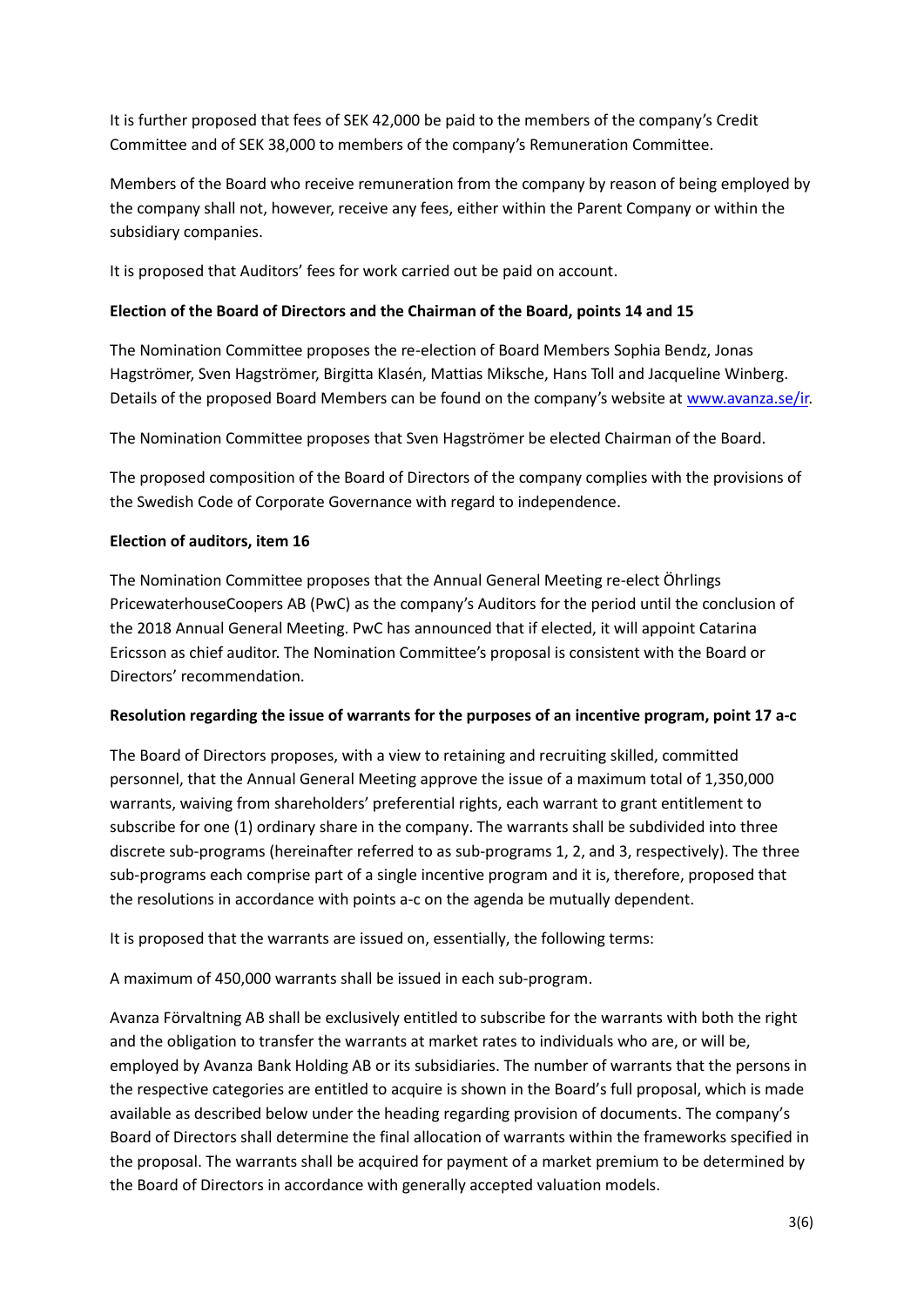The Board proposes in connection herewith that the Annual General Meeting approve the subsidiary company's transfer of warrants within the framework of the proposed sub-programs.

Every warrant shall grant entitlement to subscribe for one (1) new ordinary share in the company at an issue price corresponding to an amount totalling 120% of the weighted average of completed trades in the company's shares in the marketplace in which the company has its primary listing (currently NASDAQ Stockholm). The weighted average shall be calculated for all auto-matched trades and all trades in the opening and closing call, regardless of size. The exercise price shall, however, be no less than an amount equal to the nominal value. The exercise price of shares subscribed for in sub-program 1, sub-program 2, and sub-program 3 shall be calculated on the basis of the prices on 25 August 2017, 24 August 2018 and 23 August 2019, respectively.

Subscription for shares in accordance with the terms of sub-programs 1, 2 and 3 is possible from 26 August 2020 to 30 August 2020, 25 August 2021 to 31 August 2021 and 24 August 2022 to 30 August 2022, inclusive, respectively.

Upon full exercise of all of the warrants issued in sub-programs 1-3, the company's share capital will increase by a maximum of SEK 3,375,000 distributed among 1,350,000 equities, corresponding to a dilution effect of approximately four and a half (4.5) percent for the total number of sub-programs, or one and a half (1.5) percent per sub-program.

# **Resolution regarding the authorisation of the Board to acquire the company's own shares, item 18**

The Board of Directors and the CEO propose, in order to increase the efficiency of the company's capital usage, that the Meeting authorises the Board of Directors to effect the acquisition of the company's own shares in the following manner:

- 1. Acquisitions shall be made via the NASDAQ Stockholm exchange.
- 2. The company may acquire shares in a quantity such that the company, after the acquisition, holds a maximum of one tenth of all shares in the company.
- 3. Acquisitions may be made at a price per share that is within the stock market price interval for the share at the time.
- 4. Acquisitions shall be made in accordance with the then applicable NASDAQ regulations.
- 5. Use of the authorisation may not be made beyond the next Annual General Meeting.
- 6. Acquisitions may not be made during the period when an estimate of an average price for the company's share is calculated in order to determine the terms of stock option programmes for the company's employees.

# **Determination of the nomination procedure, item 19**

The Nomination Committee proposes a nomination procedure in accordance with the same principles as those previously employed. It is proposed that these principles apply until further notice. The principles entail the following:

1. The Nomination Committee shall comprise one representative of each of the four largest shareholders, together with the Chairman of the Board. The names of the members of the Nomination Committee and the owners they represent shall be published no later than six (6) months before the Annual General Meeting and shall be based on the known ownership structure immediately prior to publication. The Nomination Committee's mandate period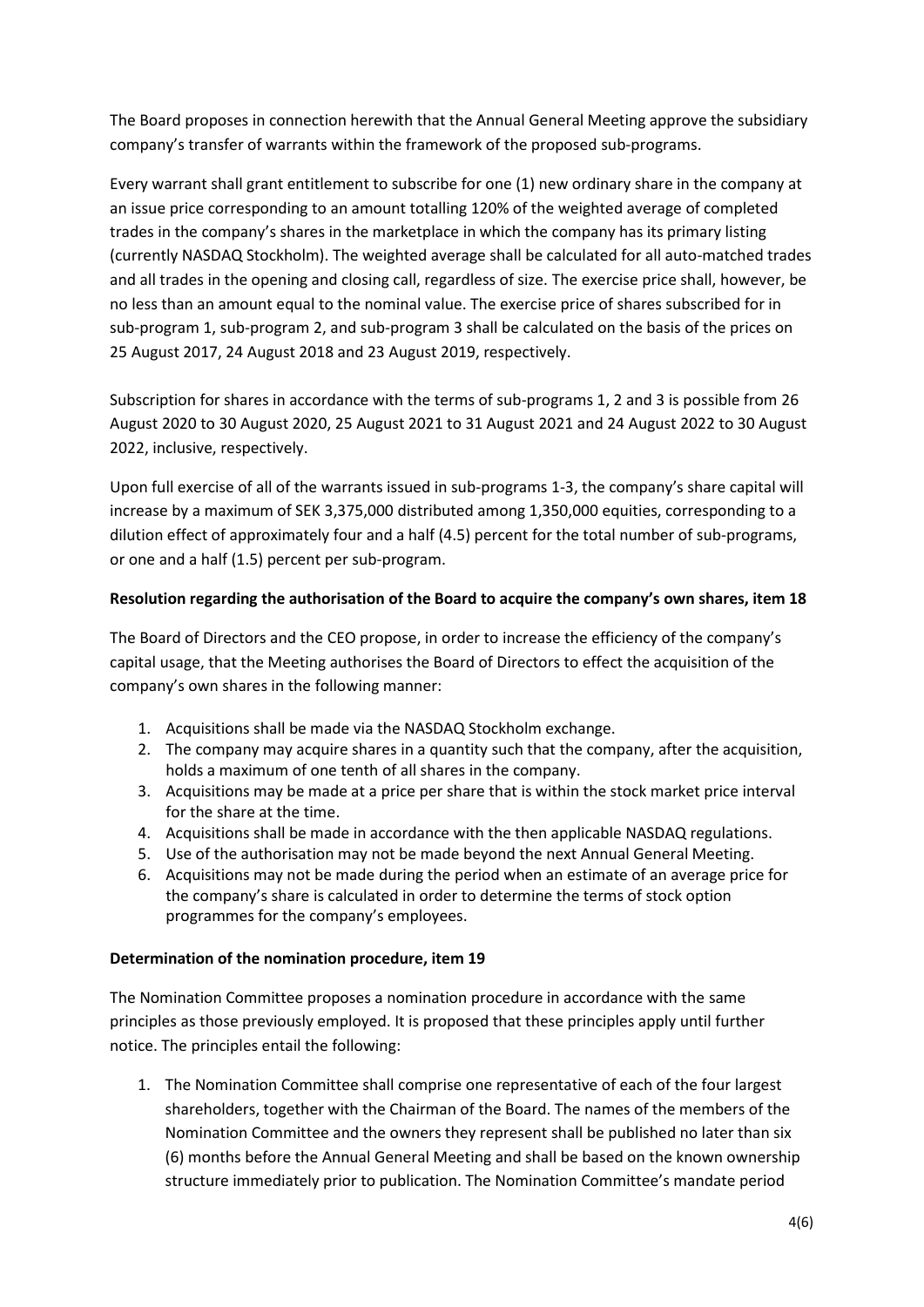shall extend until the appointment of a new Nomination Committee. The Chairman of the Nomination Committee shall be the member who represents the largest shareholder, unless otherwise agreed by the Nomination Committee.

- 2. If owners represented on the Nomination Committee are no longer one of the four largest shareholders after publication has occurred, their representative shall make his or her place on the Nomination Committee available and shareholders who are now amongst the four largest shareholders shall be offered places on the company's Nomination Committee. There is no need, however, to take marginal changes into account. Owners appointing a representative to the Nomination Committee are entitled to remove such members from office and to appoint a new representative. Changes to the composition of the Nomination Committee shall be published.
- 3. The Nomination Committee shall draw up proposals on the following issues for resolution at the Annual General Meeting:
	- a) the Chairman of the Meeting,
	- b) the Board of Directors,
	- c) the Chairman of the Board,
	- d) Directors' fees and their allocation between the Chairman and other Members of the Board, together with any remuneration for Committee work,
	- e) Auditors (with regard to the Board of Directors' recommendation),
	- f) fees payable to the company's Auditors, and
	- g) any proposals regarding changes to the procedure for appointing the Nomination Committee.
- 4. The company shall defray reasonable expenses deemed necessary by the Nomination Committee in enabling the Nomination Committee to fulfil its mandate.

# **Resolution regarding guidelines for remuneration payable to the company management, item 20**

The term, Group management, refers to the CEO and a further seven persons who hold senior executive positions within the Group. The Board's proposal, which primarily corresponds to the remuneration principles applied in previous years, entails the Group management's salary comprising both a fixed basic salary and a variable performance-based payment.

The variable remuneration shall be based on a qualitative evaluation of individual performances in relation to individual goals set and the company's results. There shall be an appropriate balance between the fixed and variable remuneration and it shall be possible to set the variable remuneration at SEK 0.

The variable remuneration paid to members of the Group management shall never exceed 100% of the fixed remuneration for the same financial year.

Remuneration paid to members of the Group management shall reflect the person's experience, expertise and performance.